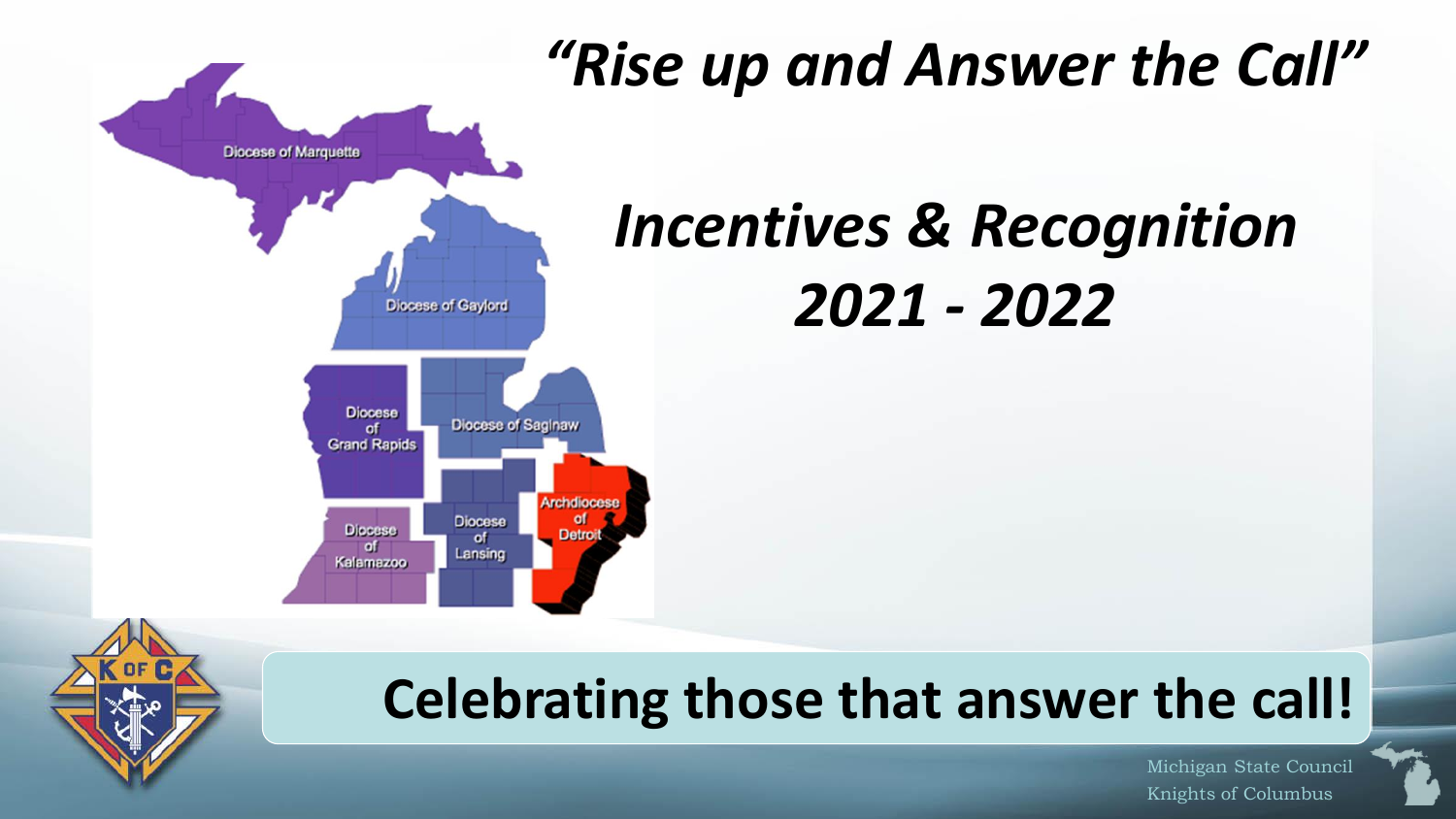## *Supreme Sponsored Incentives*

## • District Deputies will be able to earn

- $\triangleright$  Medallions depicting each of the 4 principles of our Order
- $\triangleright$  Knight Gear apparel
- ➢ Special Blessed Michael McGivney medallion
- $\triangleright$  Win a trip to the Supreme Convention
- Michigan will be compete against other Jurisdictions in growth during July, August and September to win CA\$H



#### **Michigan will win \$upreme Prize\$ that will be use for Incentives**

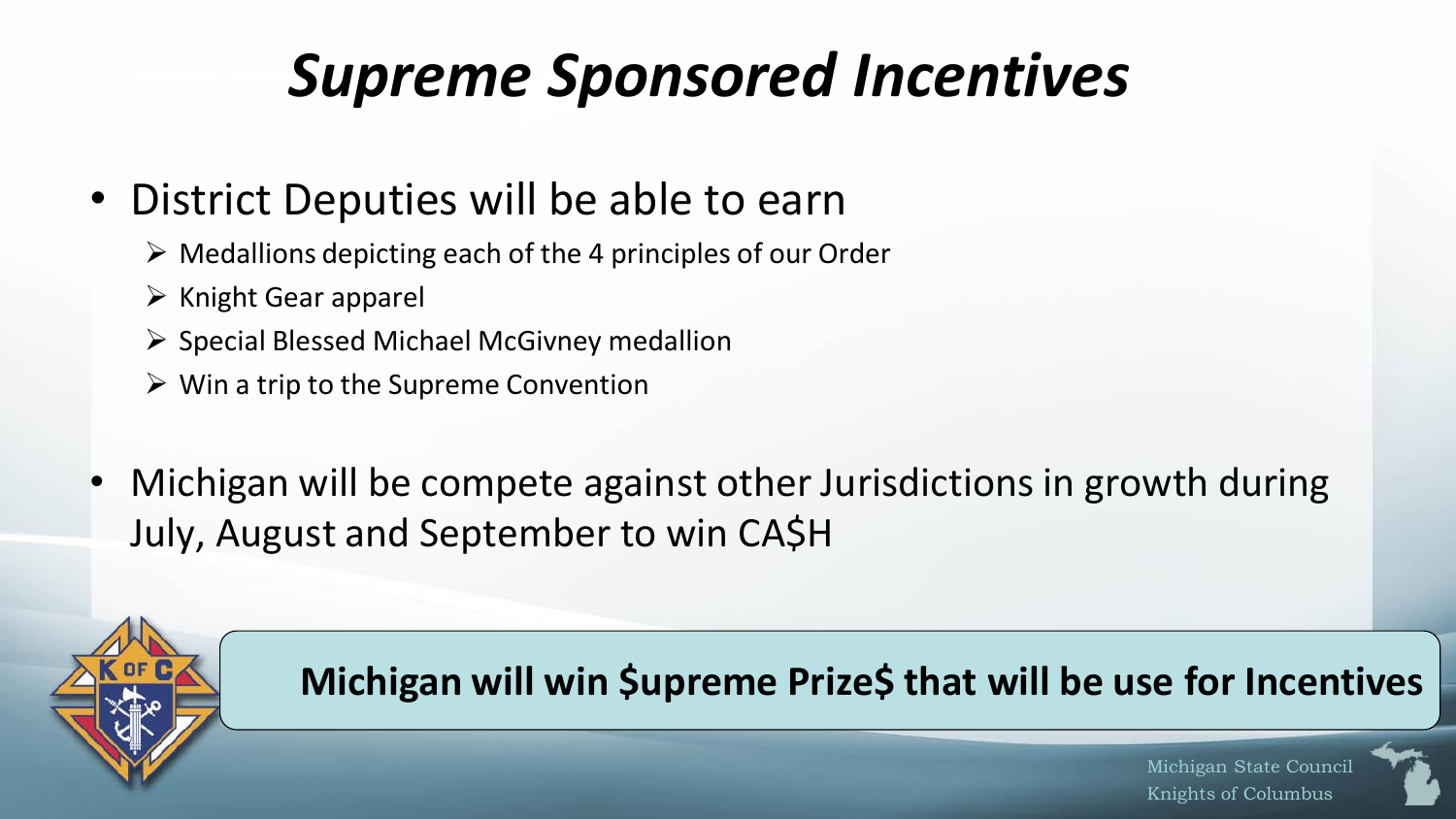## *QUARTERLY INCENTIVES FOR DISTRICT DEPUTIES*

### Q1 (July 1 through September 30)

• Every DD that attains 30% or better of District Intake Goal by September 30 receives a custom Knights of Columbus *polo shirt* and a *coin/medallion* depicting the principle of *charity*

### Q2 (October 1 through December 31)

• Every DD that attains 70% or better of District Intake Goal by December 31 receives a custom Knights of Columbus *jacket* and a *coin/medallion* depicting the principle of *unity*

### Q3 (January 1 through March 31)

• Every DD that attains 100% or more of District Intake Goal by March 31, 2022 receives a custom Knights of Columbus dress shirt and tie and a coin/medallion depicting the principle of fraternity.

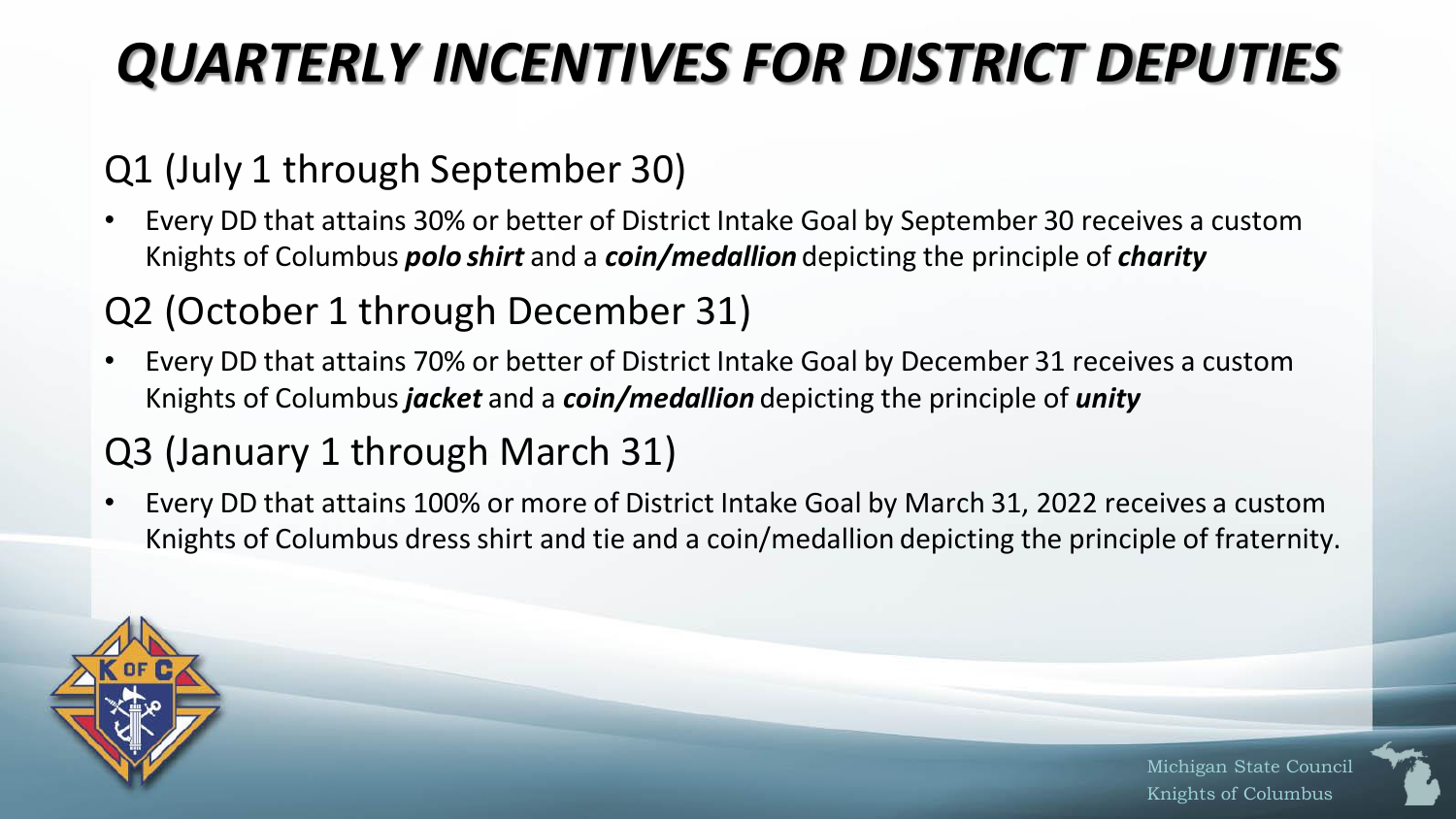# *Continued – DD Incentives*

### Q4 (June 30)

• Every DD that attains Star District receives a Knights of Columbus *watch and a coin/medallion*  depicting the principle of *patriotism*

#### Every DD that qualifies for all four quarterly incentives

- Receives a display box containing the coins/medallions depicting charity, unity, fraternity & patriotism
- Plus a special Blessed Michael McGivney coin/medallion in the center.
- Additionally, the names of all qualifying district deputies will be entered in a drawing for a trip to the 2022 Supreme Convention for him and his wife, including travel, lodging and tickets to the States Dinner

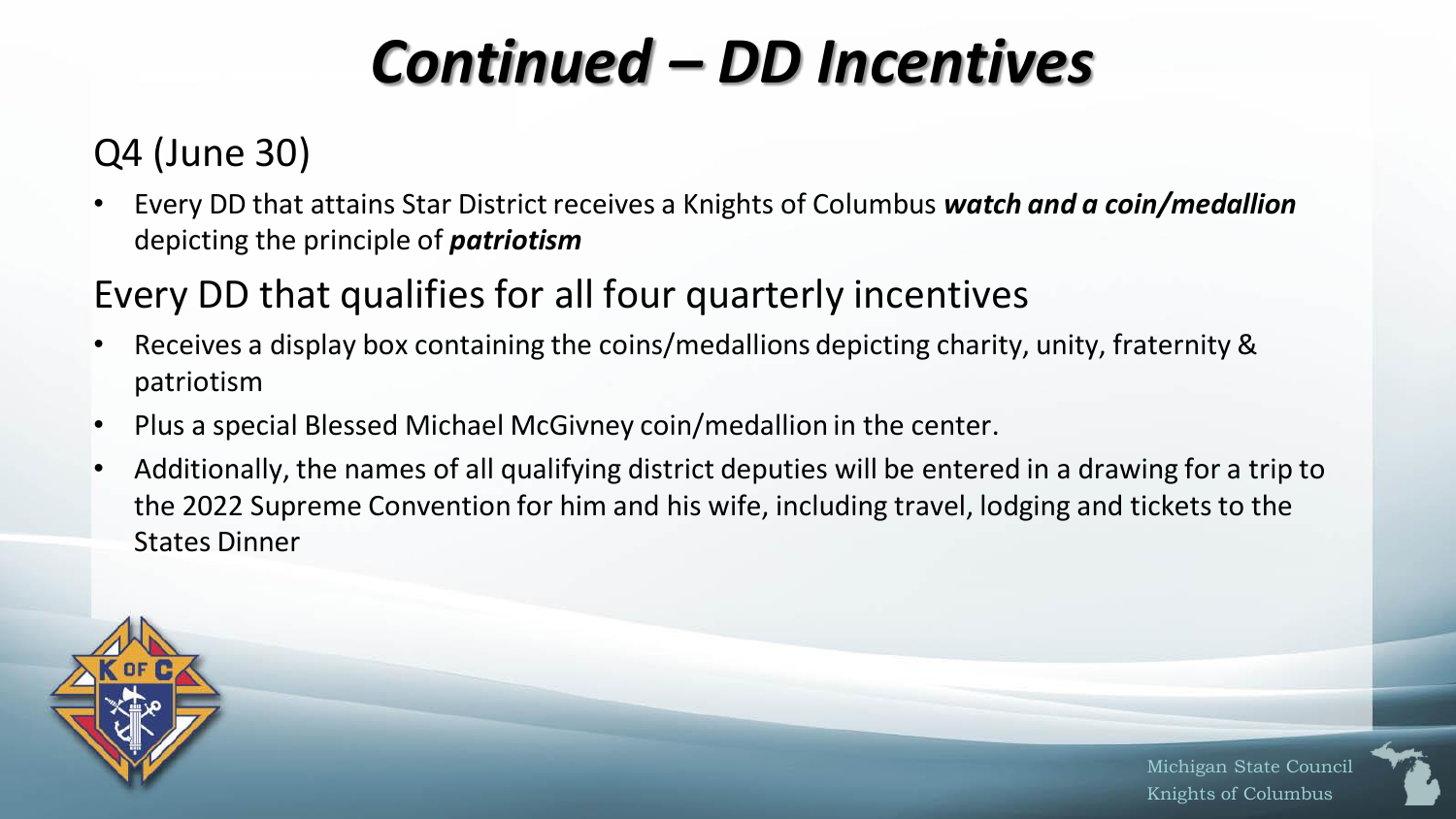# *New: Council of the Month by Region*

- $\Box$  Forms are up to date 185, 365, 10784, Audits
- ❑ Highest membership growth/month
- ❑ Councils Exemplification Team
- ❑ Selection team is SDRR with Diocese Directors
- ❑ Certificate and refreshments presented by SDRR or Directors at the next council meeting



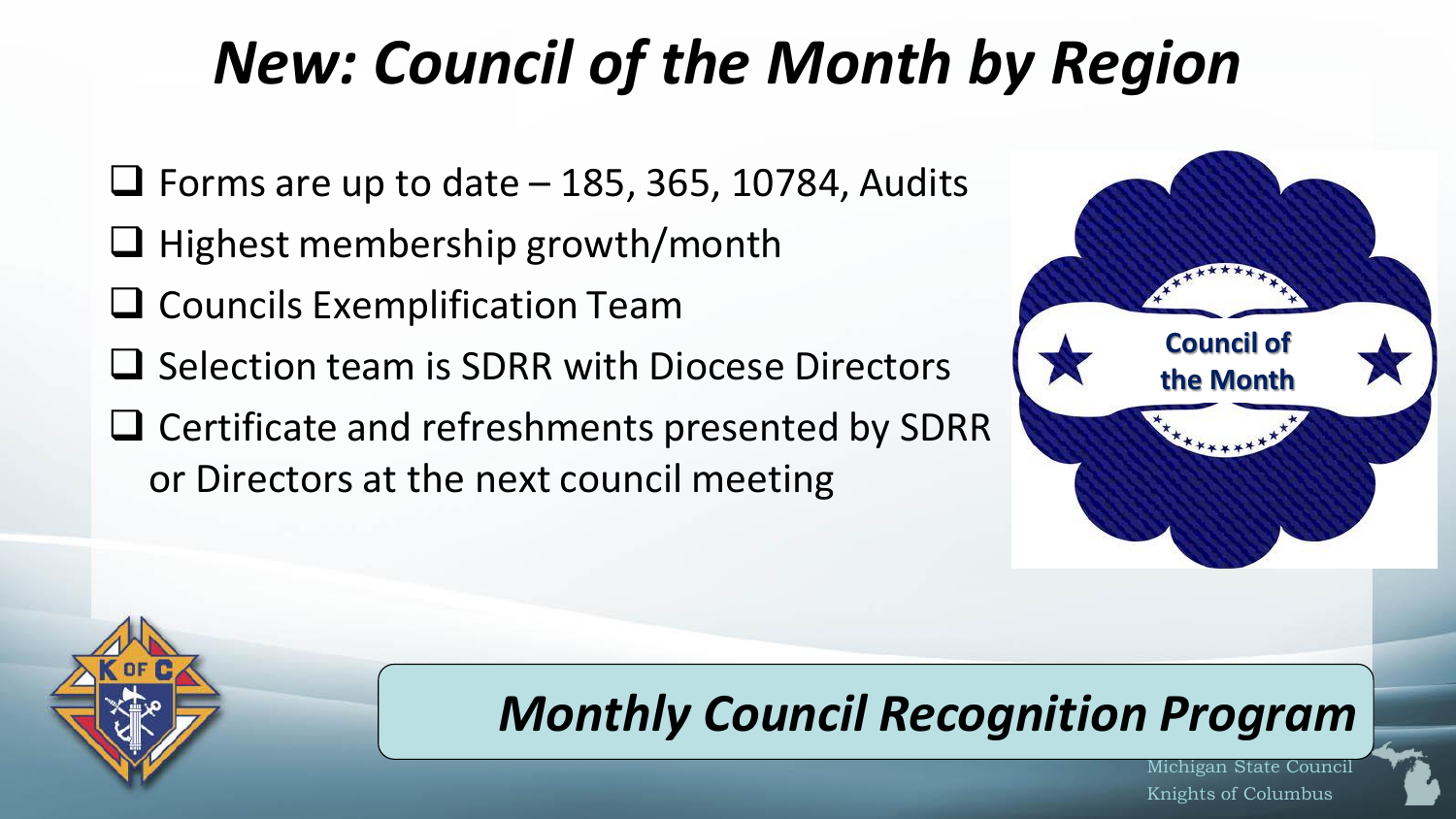## *Recognition Programs*

## Shining Armor Program





• **Supreme (1 year)** Obtain 3<sup>rd</sup> Degree Status Attend 3 meetings Volunteer 3 time in Council Programs

#### *Sponsor 1 new member*

Meeting with Field Agent to understand fraternal benefits

**State (No time frame)** Obtain 3<sup>rd</sup> Degree Status Attend 3 meetings Volunteer 3 time in Council Programs *Sponsor 1 new member* Meeting with Field Agent to understand fraternal benefits

*Council level recognition. Build a culture of growth in your District*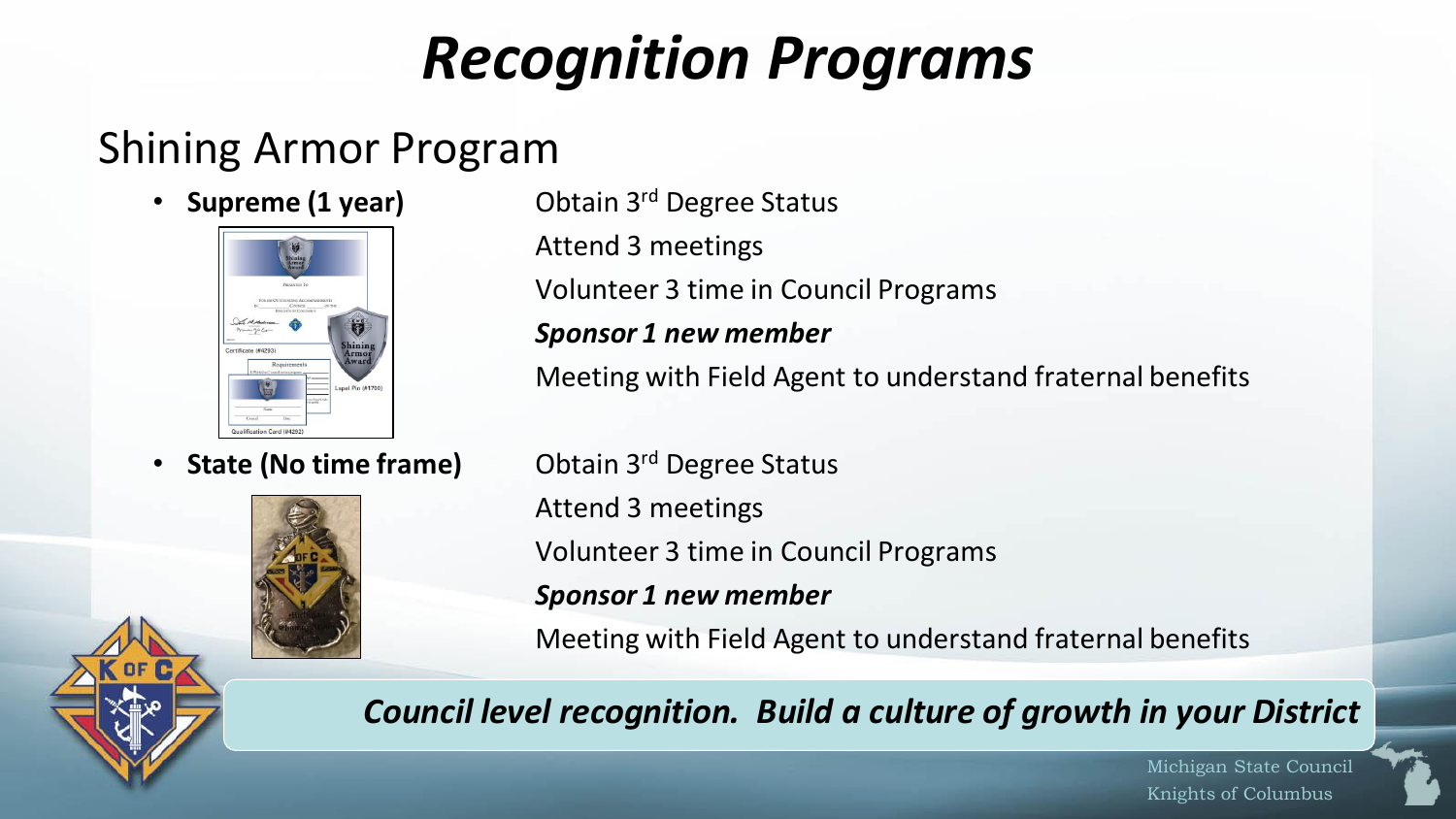# *Annual Recognition Programs*

#### **Quick Start recognition at the February "Tribute Banquette"**

- Councils, Districts, Agents & Agencies achieving >60% of goal by January 1<sup>st</sup>
- Council, District, Agents & Agencies achieving 100% of goal by January  $1<sup>st</sup>$
- Ambassador Club
	- $\geq 2$  or more members sponsored = book of State Raffle Tickets
	- $\triangleright$  6 or more members sponsored = special gift
	- $\geq 12$  or more members sponsored = special gift and recognition at State Convention

#### **State Convention Recognition**

- $\triangleright$  Star Council delegates get priority room selections
- ➢ Star Council and Districts will be recognized at Convention Banquet

## *Traditional recognitions of Michigan*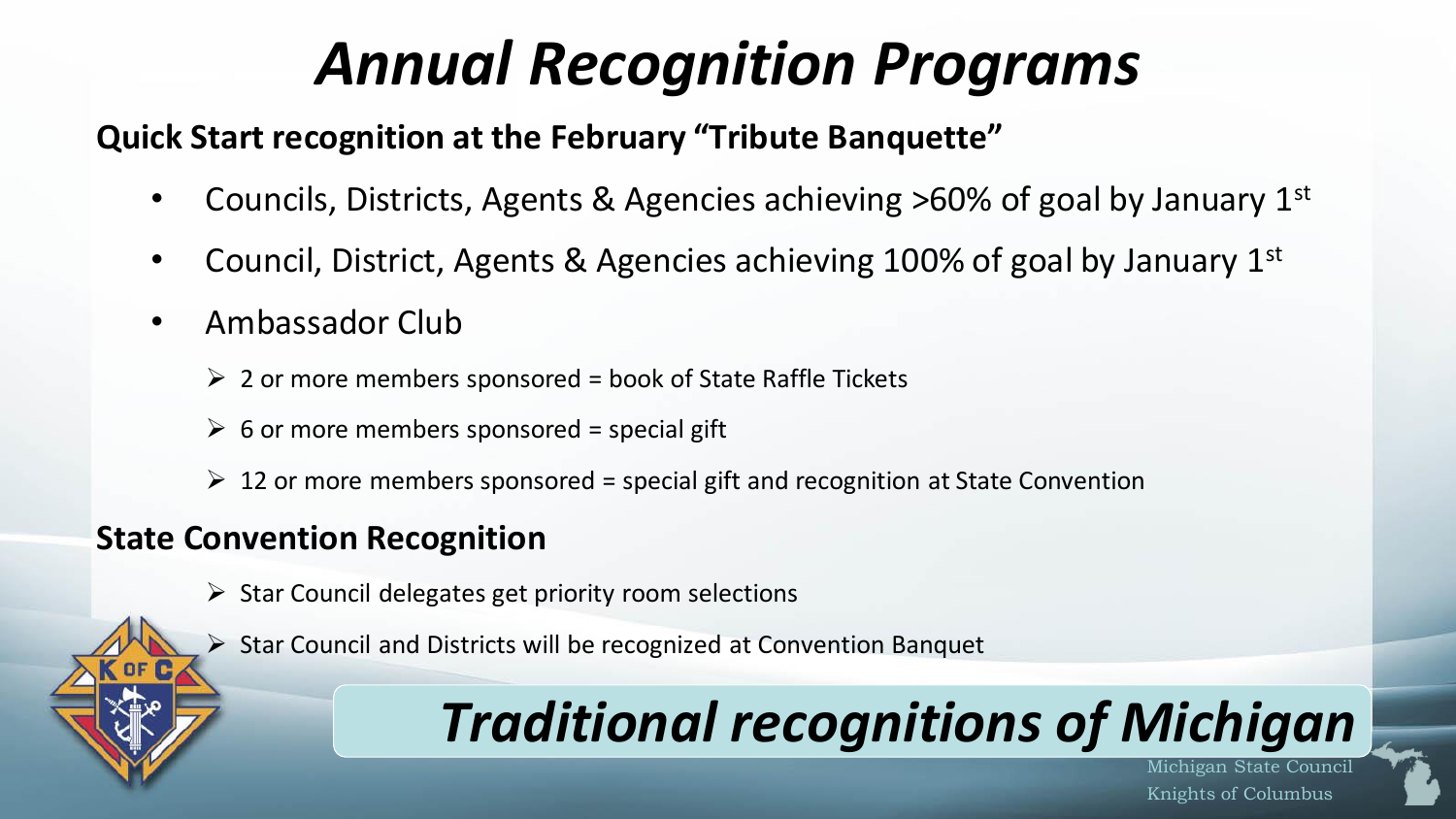# *\$1000 - Quarterly Membership Raffle*

- How to enter?
	- $\triangleright$  One entry for you first new member
	- $\triangleright$  One additional entry for the next three new members
- Raffle time frame First Quarter….
	- ➢*July 1st to September 30th*
	- ➢ *tbd*
	- ➢ *tbd*
	- ➢ *tbd*
- Check will be presented to the council by our State leadership team



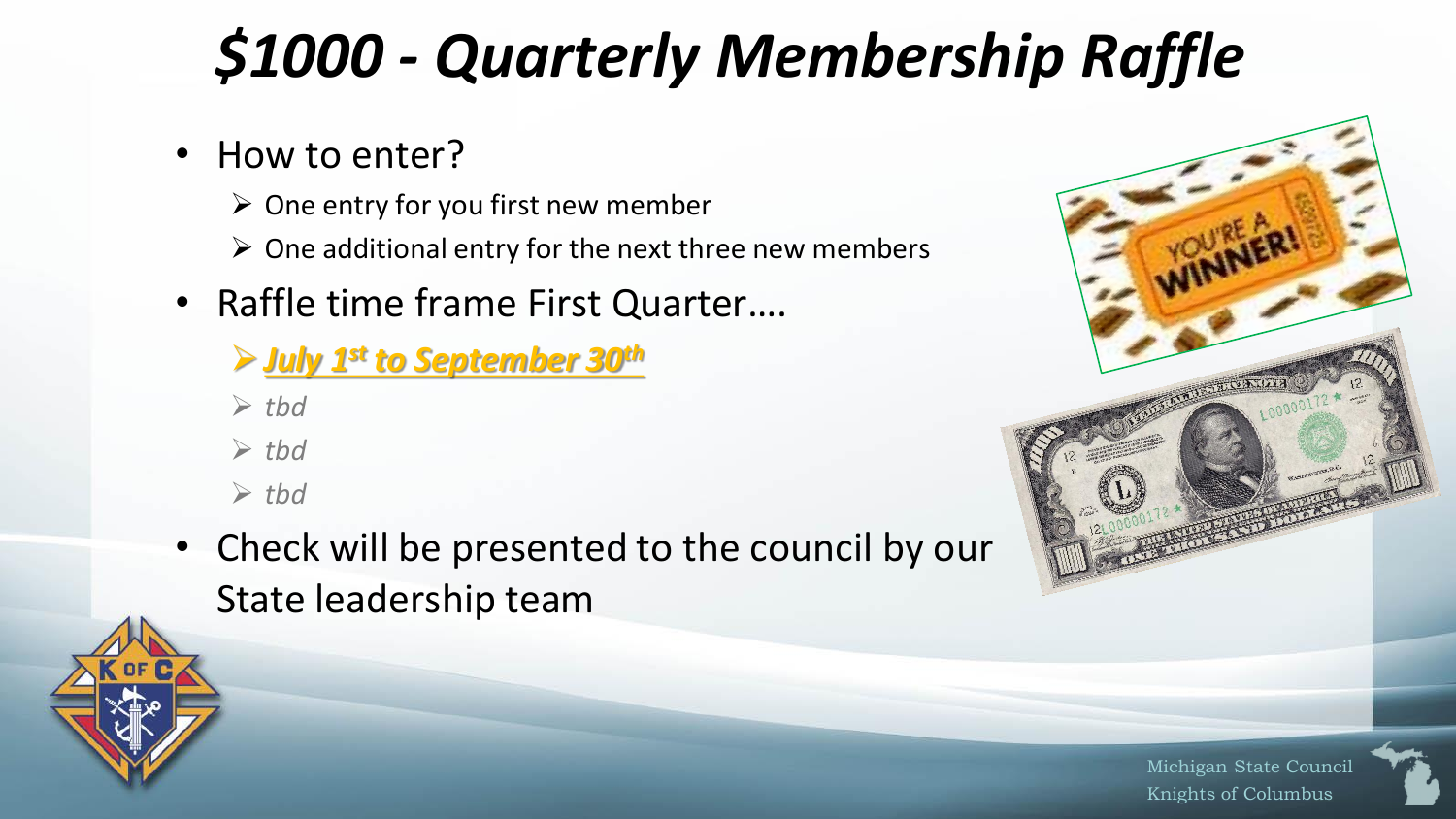# *\$tar Council Incentive*

- Every Star Council will earn a \$100 per capita credit
- An another \$50 for each additional Star earned ➢Double Star \$150 total ➢Triple Star \$200 total…….